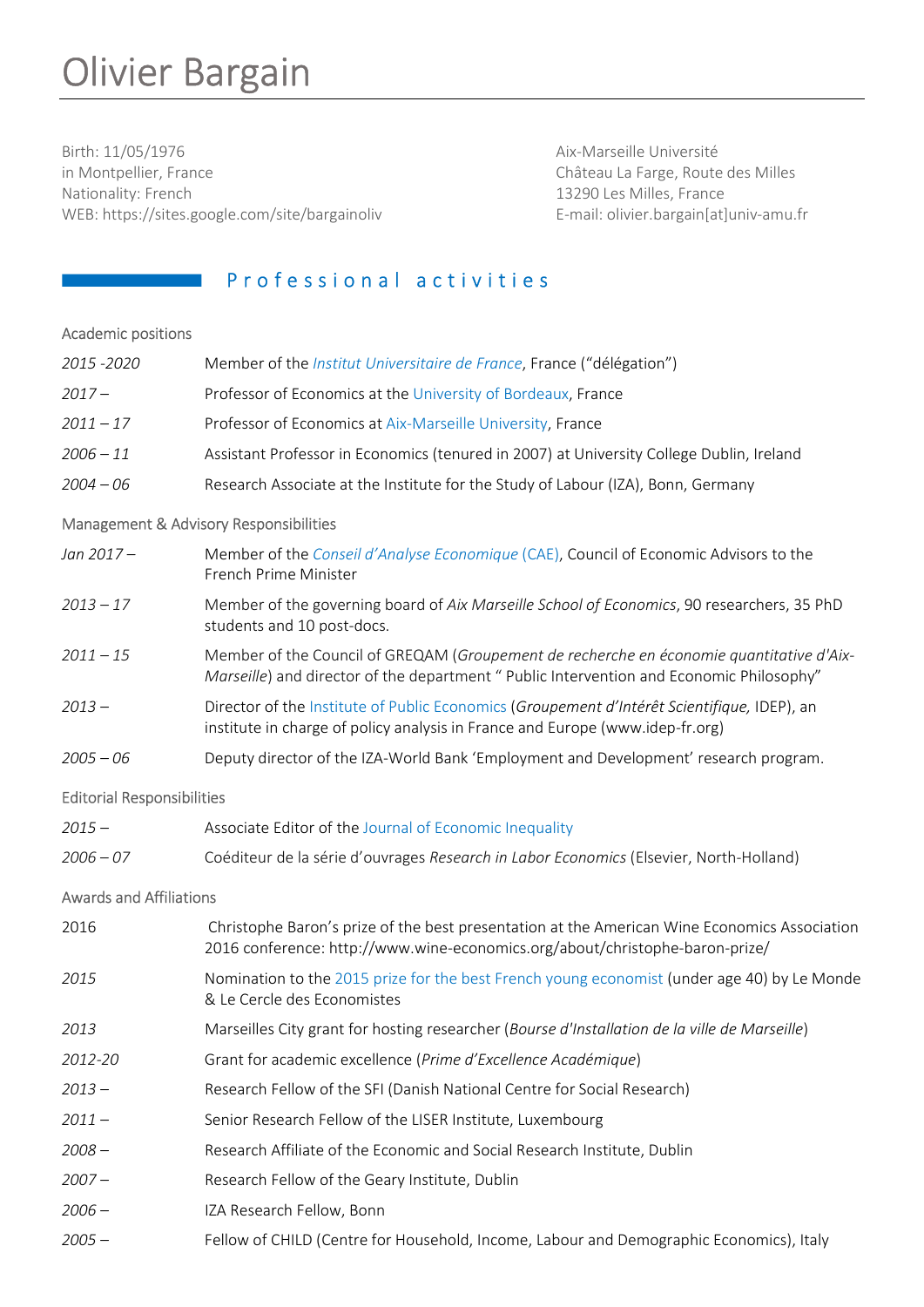## Visiting

| 2017        | Short visiting at the London School of Economics                                     |
|-------------|--------------------------------------------------------------------------------------|
| 2010-12     | Visiting researcher at IZA and LISER Institutes                                      |
| 2008        | Visiting professor at the University of Cergy-Pontoise and at the University of Bonn |
| Fall 2007   | Visiting professor at the University of Warsaw                                       |
| Spring 2003 | Visiting researcher, UQAM, Montreal                                                  |

## Other Academic duties

## Coordination of Master programs:

| $2012 - 15$ | Coordinator of the Master 2 "Program Evaluation" at Aix-Marseille Université |
|-------------|------------------------------------------------------------------------------|
| $2007 - 08$ | Coordinator of the Master program in Economics at UCD                        |

## Organization of research seminar:

| $2012 - 14$ | Coordinator of the seminar in Economic Philosophy at Aix-Marseille University                                                                                                                       |
|-------------|-----------------------------------------------------------------------------------------------------------------------------------------------------------------------------------------------------|
| $2007 - 08$ | Coordinator of the Economic seminar at the UCD School of Economics.                                                                                                                                 |
| 2005-06     | Responsible of the internal seminar at IZA.                                                                                                                                                         |
|             | Conference organization and scientific committees:                                                                                                                                                  |
| 2016        | Organization of the Public Economics conference "Journées Louis-André Gérard-Varet"<br>(keynote lectures: Kaushik Basu, François Bourguignon, Pierre-André Chiappori, Kai Konrad)                   |
| 2015        | Organization of the Public Economics conference, "Journées Louis-André Gérard-Varet"<br>(keynote lectures: Marianne Bertrand, Hans-Werner Sinn, Richard Layard)                                     |
| 2014        | Member of the selection committee of the Public Economics conference, "Journées Louis-André<br>Gérard-Varet"                                                                                        |
| 2014 & 2016 | Selection committee of GRETHA and DIAL conferences on Development Economics                                                                                                                         |
| 2013        | Selection committee of the IZA-World Bank conference                                                                                                                                                |
| 2012        | Co-organizer of the workshop "Recent advance in labour supply modelling" (IZA, TEAGASC)<br>Dublin, Mai 18-19 (keynotes: Richard Blundell, Raj Chetty).                                              |
| 2008-09     | Scientific committee of the congress of the European Economic Association                                                                                                                           |
| July 2006   | Organization of the session 'Optimality of tax-benefit systems in Europe' at the Work, Pensions<br>and Labour Economics Study Group conference (WPEG, University of Kent).                          |
| June 2006   | Organization of a training program in labour economics for African PhD students in the<br>framework of the World Bank/AERC Capacity Building project (Nairobi).                                     |
| May 2006    | Co-organizer of the IZA-World Bank conference 'Employment and Development' with S.<br>Scarpetta, R. Holzmann and K. F. Zimmermann (Berlin).                                                         |
| Oct. 2005   | Co-organizer of the IZA/CHILD/ZEW/CV Starr Center workshop 'Interaction within the Family:<br>Collective Approach and Bargaining Models', with G. Violante, D. Del Boca and D. Beninger<br>(Turin). |
| Dec. 2005   | Co-organizer of the ESPRU/CHILD workshop 'Discrete Choice Labour Supply Models', Galway<br>(with Eoghan Garvey and C. O'Donoghue).                                                                  |

## Peer reviews for the following journals:

Actualité Economique, AEJ Economic policy, BE Journal of Policy Analysis, Cahiers d'économie et sociologie rurale, Cambridge Journal of Economics, Economic Development and Cultural Change, Economie et Statistiques, Economic Journal, European Economic Review, Empirical Economics, International Journal of Manpower, Industrial and Labor Relation Review, International Tax and Public Finance, Journal of African Economics, Journal of Economic Inequality, Journal of Economics, Journal of Human Resources, Journal of Labor Economics, Journal of Policy Analysis and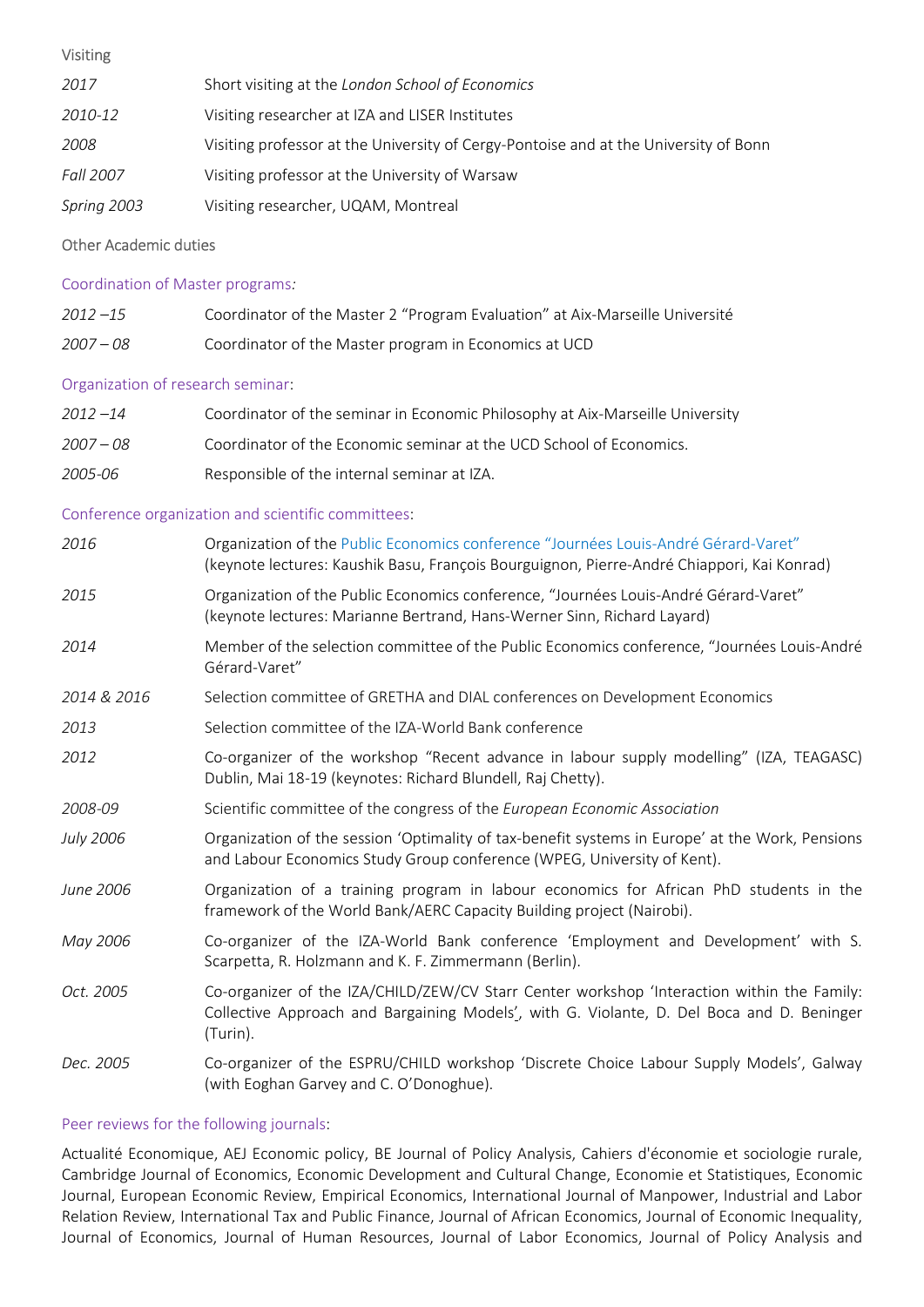Management, Journal of Public Economics, Journal of Population Economics, Labour Economics, National Tax Journal, Public Finance Review, Quarterly Journal of Economics, Revue d'Economie Politique, Recherches Economiques de Louvain, Review of the Economics of Households, Research in Labor Economics, Review of Income and Wealth, Scandinavian Journal of Economics,..

2013-2017 Recruitment committee at Aix-Marseille School of Economics

## Recruitment / promotion committees

 $2014 - 15$  Recruitment & promotion committees for Research Director positions ("DR") at the Institut de Recherche sur le Développement, IRD (Commission "Sciences Humaines et Sociales", CSS4) Policy Advisory & Consulting 2016 Advisory to French Senate on the French in-work benefit ('Prime d'Activité') 2015 Advisory to the former Prime Minister J.M. Ayrault on a law proposal on the progressivity of the French flat tax 'CSG' 2015 Advisory to the President's staff on the reform of the income tax system suggesting a transition toward a withholding tax. 2014 Expert for the French tax commission - Conseil des Prélèvements Obligatoires - and co-author of a report on tax reforms ("Réformes de la CSG et de l'Impôt sur le Revenu") 2013 Expert for the Evaluation Committee on Social Assistance (Comité d'Evaluation du RSA) and the effect of the French minimum income on work incentives and youth employment 2012 Expert for the World Bank on labour supply and informality in ECCU5 countries, with a focus on Latvia 2012 Advisory for the construction of tax-benefit microsimulation for the Ministry of Labour, Santiago, Chile. 2010 Invited expert at the Commission on Child Income Support, Ministry of Social Affairs, Dublin, 15th April 2010 2005 –2008 Expert on France, Germany, Finland and Poland (annual monitoring report piloted by Applica and funded by the EU) for the Social Situation Observatory. 2002 - 2003 World Bank: short term consultancies on the design of efficient separation packages for public sector downsizing in Yemen (under the supervision of Martin Rama) 2001 Advisory on the French earned income tax credit ('Prime pour l'Emploi') Trainings for international organizations 2015 Expert for a TOT (training of trainers) on policy evaluation for the World Bank CLEAR project, CESAG, Dakar, Senegal 2006 World Bank: organization of a training program in labour economics for African PhD students in Nairobi in the framework of the World Bank/AERC Capacity Building project. Pre-academia jobs 1999 – 2000 Business analyst, Total, Exploration-Production, department of Corporate Strategy and Development, Aberdeen. Main tasks: assets valuation, tax optimisation, strategic planning, integration of Elf oil fields after the merger of Total-Fina and Elf. 1996 – 1998 Vice-President of ESCP-Consulting, Paris (10 associates, 200 interviewers, €500k annual turnover); marketing analyses for various French and international firms.

# $\blacksquare$  Education

2000 - 2004 PhD in Economics, Paris School of Economics (EHESS-ENS-CNRS), with highest honors. Thesis: "Household labor supply and taxation: family and individual perspectives". Jury: Alan Duncan, François Laisney, Thierry Magnac, Alain Trannoy, François Bourguignon(supervisor)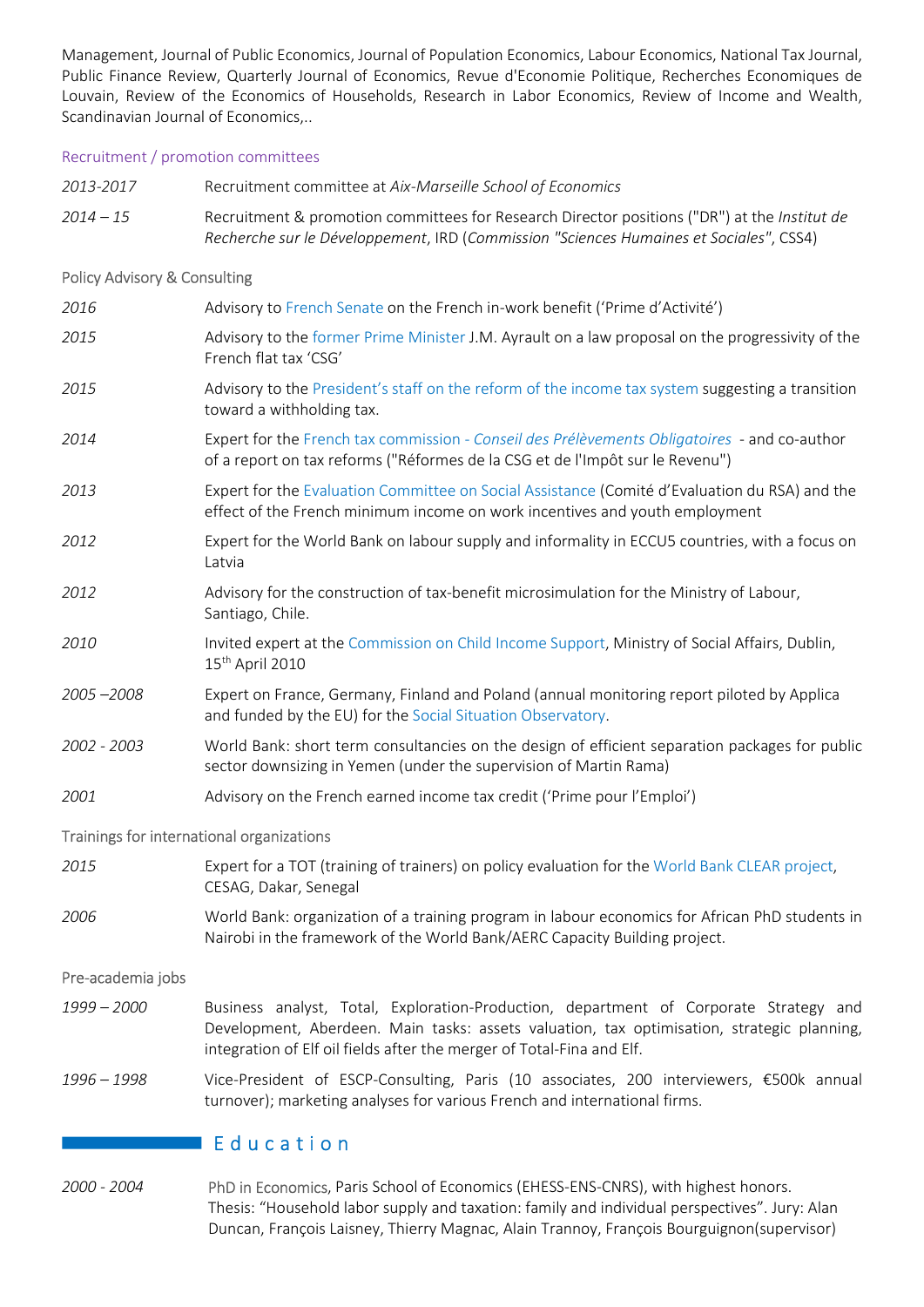| 1999 | M.A. in Economics, Paris School of Economics (EHESS-ENS-CNRS).<br>Thesis: "Poverty traps and tax reforms: a microsimulation analysis" (supervisor: F.<br>Bourguignon).                                                                                                                                                             |
|------|------------------------------------------------------------------------------------------------------------------------------------------------------------------------------------------------------------------------------------------------------------------------------------------------------------------------------------|
| 1998 | M.A. in European Management (ESCP "grandes écoles" diploma)<br>with major in Economics at HEC School of Management (coordinators: Francis Bloch and Hervé<br>Crès) and exchange program in the MBA of the Helsinki School of Economics. Thesis:<br>"Endogenous growth and financial intermediation" (supervisor: Jacques Olivier). |

# $\blacksquare$  Research

Total record (excluding books and book chapters): 74 articles including 51 articles published in peer reviewed journals. Below I indicate ranks according to classification of the French science foundation CNRS (# rank  $1 = 10$ , # rank  $2 = 18$ , # rank 3 = 11, # rank 4 = 2, # unranked = 10) and AERES classification (# rank A: 27, # rank B: 11, # rank C: 3, # ranked in law:  $2$ , # ranked in socio:  $1$ , # unranked: 7)

## Incentive Effects of Public Policies

- 1. Bargain, O. and K. Doorley (2017): "The Effect of Social Benefits on Youth Employment: Combining RD and a Behavioral Model", forthcoming in Journal of Human Resources (CNRS: 1, AERES: A)
- 2. Bargain, O., and A. Peichl (2016): "Steady-State Labor Supply Elasticities: An International Comparison", IZA Journal of Labor Economics, 5,10, 1-31
- 3. Bargain, O., K. Orsini and A. Peichl (2014): "Labour supply elasticities: A complete characterization for Europe and the US", Journal of Human Resources, 49(3), 723-838 (CNRS: 1, AERES: A)
- 4. Bargain, O., M Dolls, C. Fuest, D. Neumann, N. Pestel, A. Peichl, S. Siegloch (2013): "Fiscal Union in Europe? Efficiency, Equity and Stabilizing Effects of an EU wide income tax », Economic Policy, July 2103, 1-48 (CNRS: 2, AERES: A)
- 5. Bargain, O, L. Gonzalez, C. Keane, B. Özcan (2012): "Female labor supply and divorce: new evidence from Ireland", European Economic Review, 56(8), 1675–1691 (CNRS: 1, AERES: A)
- 6. Bargain, O., H. Immervoll and H. Vittamaki (2012): "No Claim, No Pain. Measuring the Non-Take-up of Social Assistance", Journal of Economic Inequality, 10 (3), 375-395 (CNRS: 3, AERES: B)
- 7. Bargain, O. and K. Doorley (2011): "Caught in the trap? Welfare's disincentive and the labor supply of single men", Journal of Public Economics, vol. 95(9-10), 1096-1110 (CNRS: 1, AERES: A)
- 8. Bargain, O., M. Caliendo, P. Haan and K. Orsini (2010): "`Making Work Pay' in a Rationed Labour Market", Journal of Population Economics, 23(1), 323-351 (CNRS: 2, AERES: A)
- 9. Bargain, O. (2009): "Flexible labour supply models", *Economics Letters*, 105, 103-105 (CNRS: 3, AERES: B)
- 10. Bargain, O. and K. Osini (2005): "In-work policies in Europe: Killing two birds with one stone?'', Labour Economics, 13, 667-697 (CNRS: 2, AERES:A)

## Distributional Impact of Tax-benefit Policies and Social Preferences

- 11. Bargain, O., T. Callan, K. Doorley and C. Keane (2016): "Changes in income distribution during the great recession and the role of tax-benefit policy: an International Perspective", forthcoming in *Fiscal Studies* (CNRS: 3, AERES: B)
- 12. Bargain, O., M. Dolls, H. Immervoll, A. Peichl, D. Neumann, S. Siegloch (2015): "Tax policy and income inequality in the U.S., 1978-2007", *Economic Inquiry*, 2015, 53 (2), 1061-1085 (CNRS: 2, AERES: A)
- 13. Bargain, O., M. Dolls, A. Peichl, D. Neumann, S. Siegloch (2013): "Tax-Benefit Revealed Social Preferences in Europe and the US", Annales of Economics and Statistiques, 113/114 (CNRS: 2, AERES: A)
- 14. Bargain, O., M. Dolls, A. Peichl, D. Neumann, S. Siegloch (2013): "Comparing inequality aversion across countries when labor supply responses differ", International Tax and Public Finance, 21, 845–873 (CNRS: 2, AERES: A)
- 15. Bargain, O. (2012): "Decomposition analysis of distributive policies using behavioural simulations", International Tax and Public Finance, 19(5), 708-731 (CNRS: 2, AERES: A)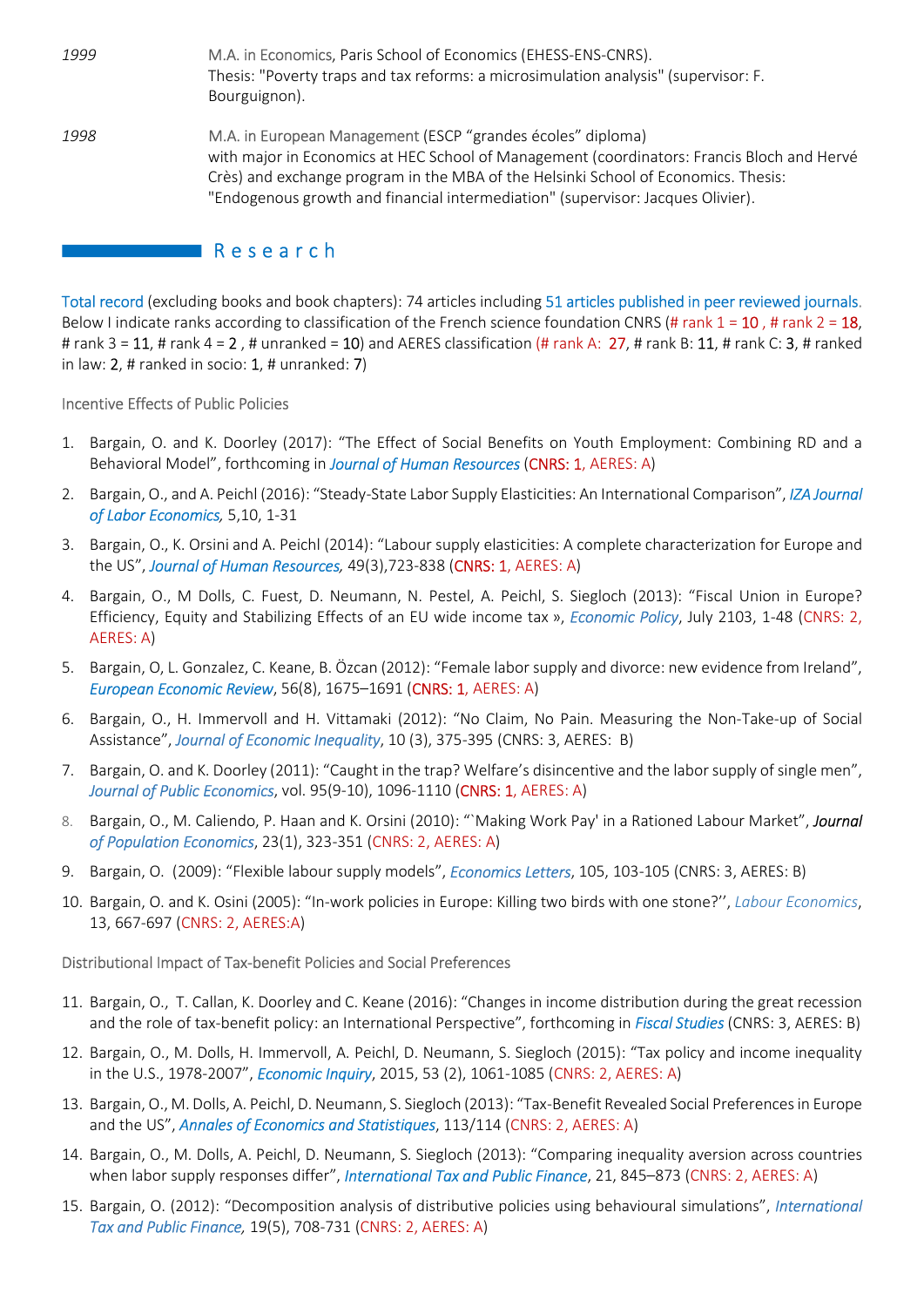- 16. Bargain, O. (2012): "The distributional effects of tax-benefit policies under New Labour: A Shapley decomposition", Oxford Bulletin of Economics and Statistics, 74(6), 856-874 (CNRS: 2, AERES: A)
- 17. Bargain, O. and K. Doorley (2011): "In-work transfers for good and bad days. Simulations for Ireland", Research in Labor Economics, 33, ch. 9, 307-339
- 18. Bargain, O. and C. Keane (2011): "Tax-Revealed Redistributive Preferences over Time: Ireland 1987-2005", Labour : Review of Labour Economics and Industrial Relations, 24, 141–167 (CNRS: 3, AERES: B)
- 19. Bargain, O., H. Immervoll, A. Peichl, and S. Siegloch (2011): "'Distributional consequences of labor-demand shocks: the 2008-2009 recession in Germany", International Tax and Public Finance, 19(1), 118-138 (CNRS: 2, AERES: A)
- 20. Bargain, O. and T. Callan (2008): "Effects of Tax-benefit Changes on Inequality Trends in Europe: A Decomposition Approach", Journal of Economic Inequality, 8(1), 1-22. (CNRS: 3, AERES:B)
- 21. Bargain, O. (2006): "Normative evaluation of tax policies: from households to individuals", Journal of Population Economics, 12(4), 503-521 (CNRS: 2, AERES: A)
- 22. Bargain, O. and K. Osini (2005): "Beans for breakfast? How exportable is the British workfare model?", Research in Labor Economics, vol. 25, 165-198

#### Well-being Measurement, Family Economics, Development, Migration

- 23. Bargain, O. and J. Zeidan (2017): "The direct effect of obesity on emotional well-being: Evidence from Mexico", in revision for Health Economics (CNRS: 1, AERES: A)
- 24. Bargain, O. P. Kwenda and M. Benhura (2017): "Gender Bias and the Intrahousehold Distribution of Resources: Evidence from African Nuclear Households in South Africa", forthcoming Journal of African Economies (CNRS: 2, AERES: A)
- 25. Bargain, O. and J. Zeidan (2016): "Stature, skills and life outcome: Evidence from Indonesia", forthcoming in Journal of Development Studies (CNRS: 2, AERES: A)
- 26. Bargain, O., O. Donni and P. Kwenda (2014): "Intrahousehold distribution and child poverty: Theory and evidence from Cote d'Ivoire", Journal of Development Economics, 107, 262-276 (CNRS: 1, AERES: A)
- 27. Bargain, O., A. Decoster, M. Dolls, A. Peichl, D. Neumann, S. Siegloch (2013): "Welfare, heterogeneity and responsibility: Evidence from Europe", Social Choice and Welfare, 41(4), 789-817 (CNRS: 1, AERES: A)
- 28. Akay, A., Bargain, O. and K. Zimmermann (2017): "Home sweet home? Macroeconomic Conditions in Home Countries and the Well-Being of Migrants", Journal of Human Resources, 52, 2, 351-373 (CNRS: 1, AERES: A)
- 29. Akay, A., O. Bargain, C. Giulietti, J. Robalino & K. Zimmermann (2016): "Remittances and Relative Concerns in Rural China", *China Economic Review*, 37(C), 191-207 (CNRS: 2, AERES: A)
- 30. Bargain, O. and D. Boutin (2015): "Remittance effects on child labor: Evidence from Burkina Faso", Journal of Development Studies, 51/7, 922–938 (CNRS: 2, AERES: A)
- 31. Akay, A., Bargain, O. and K. F. Zimmermann (2012): "Relative Concerns of Rural-to-Urban Migrants in China", Journal of Economic Behaviour and Organization, 81, 421-441 (CNRS: 2, AERES: A)

#### Intrahousehold inequality and redistributive policies in rich countries

- 32. Bargain, O. and L. Martinoty (2016): "Crisis at home? Effect of the Mancession on intrahousehold distribution", revised for the Journal of Population Economics (CNRS: 2, AERES: A)
- 33. Bargain, O. and O. Donni (2014): "Optimal commodity taxation and intrahousehold targeting", *Economica*, 81, 48-62 (CNRS: 2, AERES: A)
- 34. Bargain, O. and O. Donni (2012): "The Measurement of Child Costs: A Rothbarth-Type Method Consistent with Scale Economies and Parents' Bargaining", European Economic Review, 56 (4), 792-813 (CNRS: 1, AERES: A)
- 35. Bargain, O. and O. Donni (2012): "Targeting and child poverty" (previous title: "Indirect taxation, targeting and child poverty"), Social Choice and Welfare, 39(4) 783-808 (CNRS: 1, AERES: A)
- 36. Bargain, O. and N. Moreau (2012): "The impact of tax-benefit reforms on labour supply in a simulated Nashbargaining framework", Journal of Family and Economic Issues, 34(1), 77-86 (AERES: sociology-demography)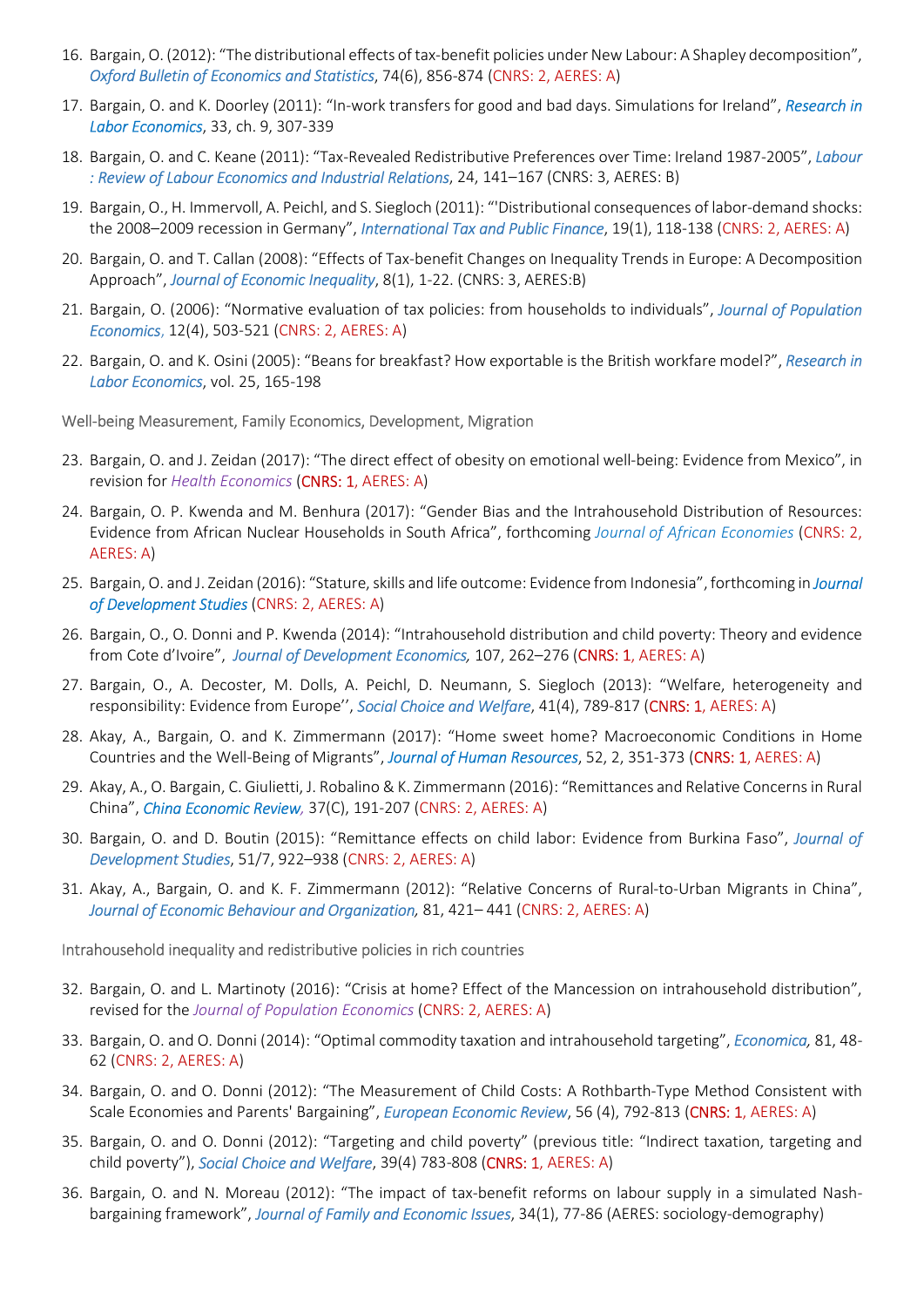- 37. Bargain, O., O. Donni and M. Gbakou (2010): "The Measurement of Child Costs: Evidence from Ireland", Economic and Social Review, 41, 1-20
- 38. Bargain, O. and N. Moreau (2007): "Does taxation affect intra-household distribution? A Simulation Approach", Research on Economic Inequality, vol. 15 (Y. Amiel and J. Bishop, eds.)
- 39. Bargain, O. et al. (2004): "Does the representation of household behaviour matter for welfare analysis of taxbenefit policies? An introduction", Review of Economics of the Household, 4, 96-112 (CNRS: 3, AERES: B)
- 40. Vermeulen et al. (2004): "Collective models of labor supply with non-convex budget sets and non-participation: a calibration approach", Review of Economics of the Household, 4, 113-127 (CNRS: 3, AERES: B)
- 41. Myck et al. (2004): "The Working Families' Tax Credit and some European tax reforms in a collective setting", Review of Economics of the Household, 4, 129-158 (CNRS: 3, AERES: B)
- 42. Beninger et al. (2004): "Evaluating the move to a linear tax system in Germany and other European countries", Review of Economics of the Household, 4, 159-180 (CNRS: 3, AERES: B)

#### Measure and Dynamics of Wage Inequality

- 43. Bargain, O, K. Doorley and P. van Kerm (2016): "The effect of the minimum wage on the gender wage gap in the UK and Ireland", revision for the Review of Income and Wealth (CNRS: 2, AERES: A)
- 44. Bargain, O. and P. Kwenda (2014): "The informal sector wage gap in Brazil and Mexico: new evidence using panel data", Economic Development and Cultural Change, 63(1), 117-153 (CNRS: 1, AERES: A)
- 45. Bargain, O. and P. Kwenda (2011): "Earnings structures, informal employment and self-employment: new evidence from Brazil, Mexico & South Africa", Review of Income and Wealth, 57, S100-S122 (CNRS: 2, AERES: A)
- 46. Bargain, O., S. Bhaumik, M. Chakrabarty and Z. Zhao (2009): "Earnings differences between Chinese and Indian wage earners, 1987-2004", Review of Income and Wealth, 55, 562-587 (CNRS: 2, AERES: A)

#### International Economics and Wine Economics

- 47. Bargain, O. (2016): "The effect of FDI on Informality: New results from Mexico", to be submitted to International **Economics**
- 48. Bargain, O., J.M.Cardebat and R. Chiappini (2016): "Wine in Blood? Determinants of French wine exports, gravity and genetics", to be submitted to the Journal of International Economics
- 49. Bargain, O., J.M.Cardebat and A. Vignolles (2016): "Crowdfunding in wine: a super "en primeur" market? ", in revision for the Journal of Wine Economics (CNRS: 3, AERES: B)
- 50. Bargain, O. and J.M.Cardebat (2016): "History matters, Gurus too. Standardized expert scores of Bordeaux fine wines, Chateau reputation effects and the traditional classifications", submitted to the International Journal of Industrial Organization

#### Non-English publications

- 51. Bargain, O., A. Pacifico, A. Trannoy (2016) : "Fiscalité des familles aisés : vers une forfaitarisation de l'enfant", Revue Française de Finances Publiques (AERES: droit)
- 52. Bargain, O. (2015) : "Que peut-on attendre de la Prime d'activité ?", Revue Française de Finances Publiques (AERES: droit)
- 53. Bargain, O., and A. Vicard (2013): "L'impact du RMI/RSA sur l'emploi des jeunes: Etude de la discontinuité à 25 ans", *Economie et Statistiques* (CNRS: 3, AERES: B)
- 54. Bargain, O., and A. Vicard (2012): "Le RMI puis le RSA découragent-ils certains jeunes de travailler ? », Insee Analyses, n° X, june 2012
- 55. Bargain, O., M. Myck, L. Socha and L. Morawski (2007): "As SIMPL as that: introducing a tax-benefit microsimulation model for Poland", published in Polish in Wiadomosci Statystyczne, the Journal of the Polish Statistical Society.
- 56. Bargain, O. and N. Moreau (2006) : "Effets d'une réforme fiscale sur l'offre de travail des ménages dans un cadre collectif simulé'', Actualité Economique, 82, 1-2 (CNRS : 4, AERES: C)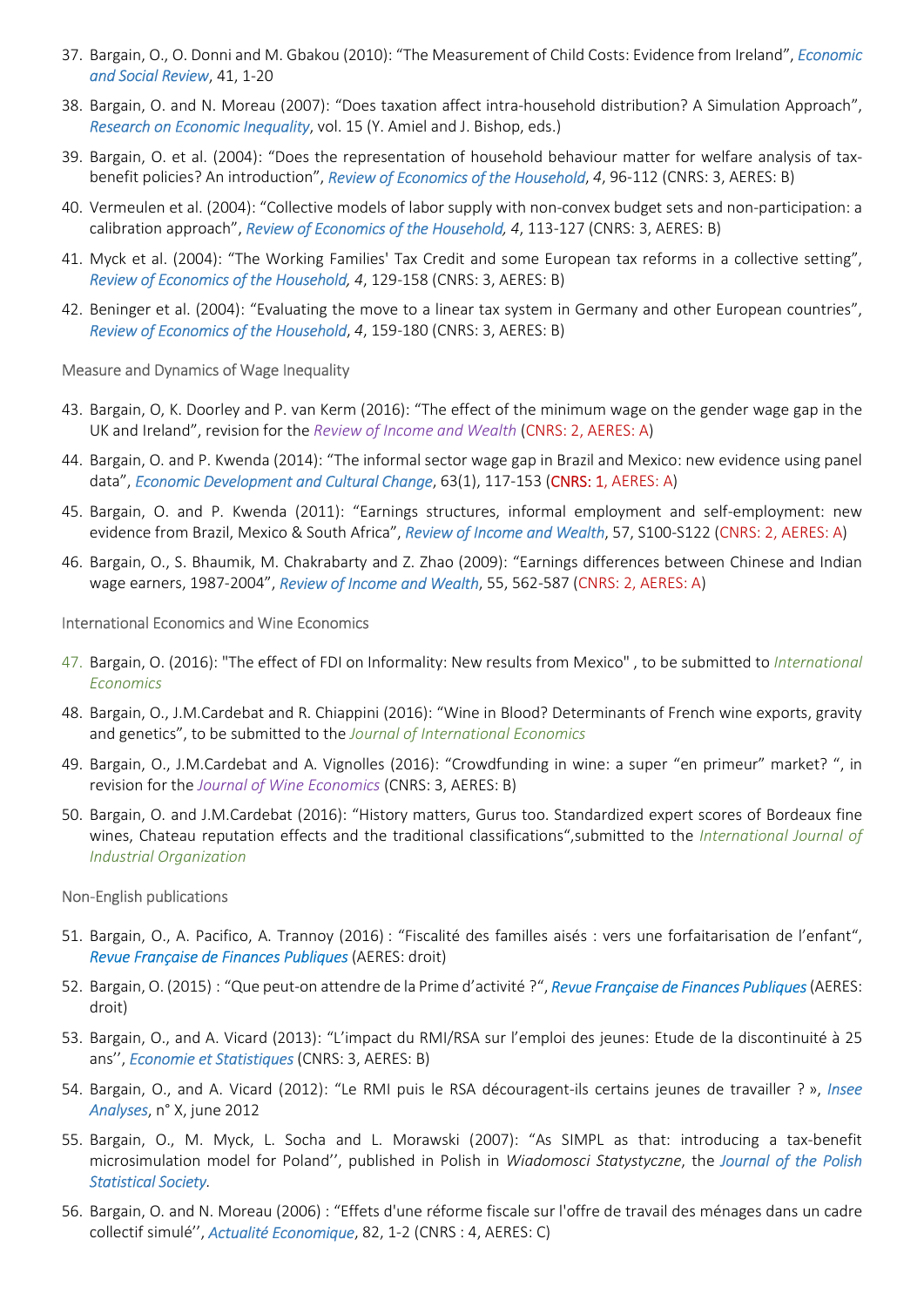- 57. Bargain, O. and I. Terraz (2003) : "Evaluation des effets incitatifs et redistributifs de la Prime pour l'Emploi et de ses alternatives", Economie et Prévision, 160/161, 121-149 (CNRS: 3, AERES: B)
- 58. Bargain, O. (2004) : "Aides au retour à l'emploi et activité des femmes en couple", Revue de l'OFCE, 88, 59-87. (CNRS: 4, AERES: C)

## Book chapters

- 59. Bargain, O. (2014): "Decomposing inequality and poverty", Handbook on Microsimulation, C. O'Donoghue editor, preface of A. Atkinson.
- 60. C. O'Donoghue et al. (2002): "The impact of means tested assistance in Southern Europe" in V. Atella (ed.) Le Politiche Sociali in Italia ed in Europa Coerenza e Convergenza nelle Azioni 1999-2001. Bologna: il Mulino.

Books (as editor and coeditor)

- 61. "Microsimulation in action: policy analysis in Europe using EUROMOD", Research in Labor Economics, Vol. 25
- 62. "Aspects of worker well-being" (with Salomon Polachek), Research in Labor Economics, Vol. 26

## On-going work

- 63. Bargain, O., H. Immervoll and E. Sommer: Micro-based Participation Elasticities: New International Evidence", to be submitted to the Journal of Public Economics
- 64. Bargain, O. and J. Silva (2016): "Labor supply elasticities: evidence from Latin America", to be submitted to the World Bank Economic Review
- 65. Bargain, O. and A. Jonassen (2015): "RD on Age-based Eligibility for Benefits: New Insights using Panel Administrative Data", to be submitted to the Review of Economics and Statistics
- 66. Bargain, O., R. Blundell, G. Laroque, A. Peichl and A. Bozio: "Explaining different labor supply pattern in the US and Europe using grouping estimations: the role of tax-benefit policies", mimeo
- 67. Akay, A., O. Bargain and P. Martinsson (2017): "Climate shocks and Insurance. The case of the forest industry in Sweden", to be submitted the Journal of Environmental Economics and Management
- 68. Akay, A., O. Bargain, P. Martinsson and C. Mellström (2017): "Subjective Well-Being and Natural Disasters: Evidence from Sweden", to be submitted Ecological Economics
- 69. Bargain, O., A. Etienne and B. Melly: "The public pay gap in France: new evidence using panel data", to be submitted to the Review of Economic Studies
- 70. Bargain, O., and A. Jonassen: "Labor supply effects of social assistance and the business cycle"
- 71. Akay, A., O. Bargain and X. Jara Tamayo (2017): "Fair welfare analysis with preference heterogeneity: subjective versus revealed preferences", submitted to Social Choice and Welfare
- 72. Akay, A., O. Bargain and X. Jara Tamayo (2017): "Back to Bentham? Large scale comparison of decision and experience utility", submitted to the Scandinavian Journal of Economics
- 73. Bargain, O., M. Dolls, A. Peichl, D. Neumann, S. Siegloch (2015): "Happy tax payers? Income taxation and subjective well-being", in revision for the Journal of Public Economics
- 74. Bargain, O., F. Bourguignon and M.C. Chiuri: "Individual domestic productivity and time allocation within the household"
- 75. Bargain, O., G. Lacroix and L. Tiberti (2016): "Validating the collective model using direct sharing evidence"
- 76. Bargain, O., O. Donni and I. Hinteti: "Resource sharing in families and Barten scale economies: theory and evidence from the UK"
- 77. Bargain, O. and D. Boutin (2016): "Parental well-being and child labor", submitted to World Development
- 78. Bargain, O., P. Kwenda, E. El Badaoui, E. Strobl and F. Walsh (2012): "The Formal Sector Wage Premium and Firm Size for Self Employed Workers"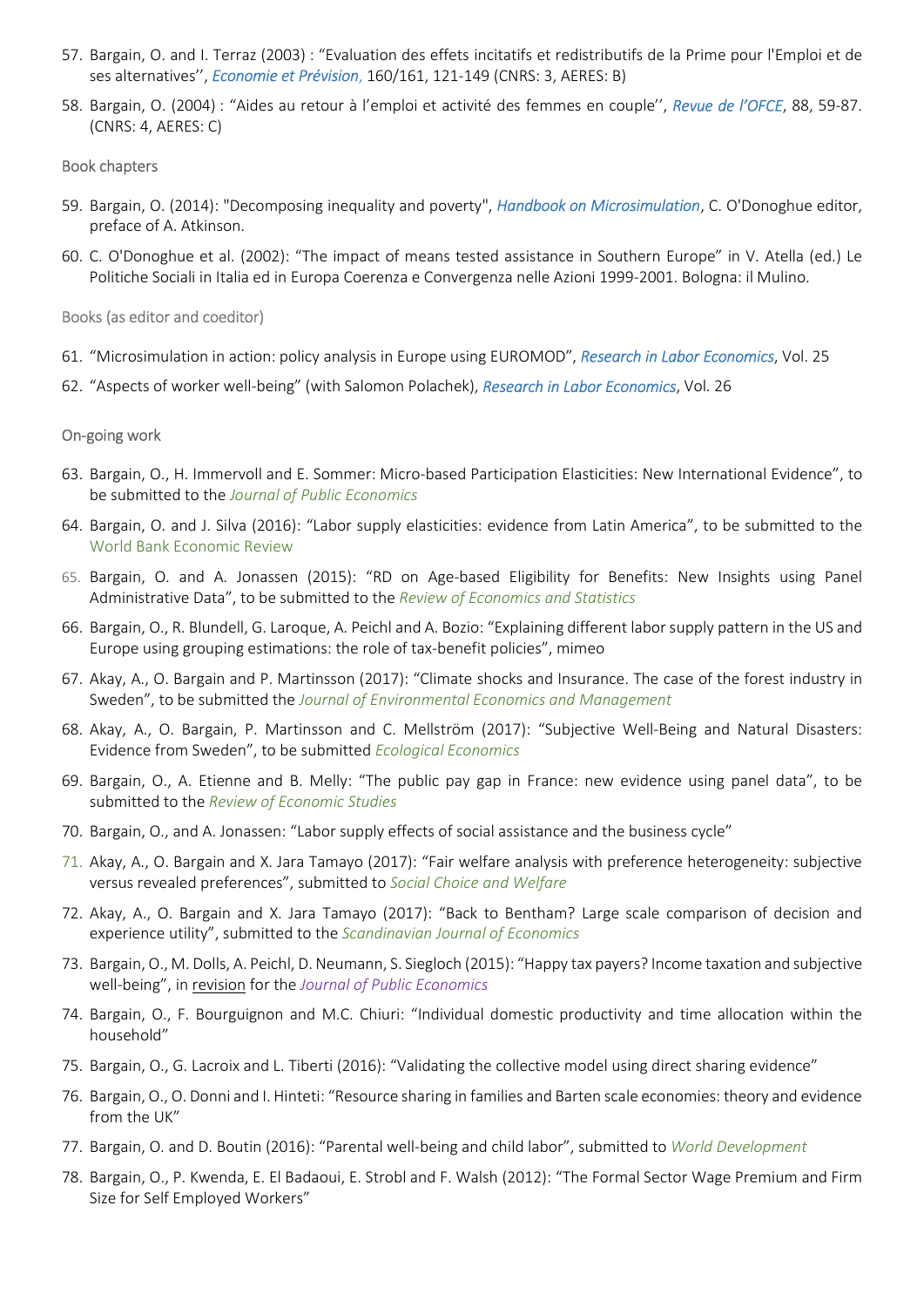## **Communications**

## Media presence

Numerous intervention in French media ; articles and interviews in news papers (including Le Monde, Libération, La Tribune, les Echos, Ouest France), magazines (including l'Express, Liaison Sociales) or reviews (Esprit) ; interviews regarding research articles in foreign newspapers (Wall Street journal, Daily Telegraph, Sunday Time, etc.). Some exemples:

| <b>July 2016</b>           | « Fiscalité : à quand un peu plus de transparence et d'équité ? », in the newspaper La Tribune,<br>06/07/2016:<br>http://www.latribune.fr/opinions/tribunes/fiscalite-a-quand-un-peu-plus-de-transparence-et-d-<br>equite-584560.html                                                                                                                                                                                                            |
|----------------------------|--------------------------------------------------------------------------------------------------------------------------------------------------------------------------------------------------------------------------------------------------------------------------------------------------------------------------------------------------------------------------------------------------------------------------------------------------|
| May 2016                   | « Le RSA jeune mérite d'être essayé » : Online publication in the French review Esprit.<br>http://esprit.presse.fr/news/frontpage/news.php?code=442                                                                                                                                                                                                                                                                                              |
| April 2016                 | Comments on the report of the deputy Christophe Sirugue regarding a simplification of minimum<br>France,<br>in<br>newspapers:<br>Ouest<br>France<br>and<br>l'Express :<br>incomes<br>in<br>http://lexpansion.lexpress.fr/actualite-economique/un-nouveau-rsa-des-18-ans-assistanat-ou-<br>geste-fort-contre-la-pauvrete_1784150.html<br>http://www.ouest-france.fr/economie/social/pourquoi-les-jeunes-ne-beneficient-ils-pas-du-rsa-<br>4171294 |
| April 2016                 | Assessment of 80000 job creation and 0.4 point of GDP that could be due to the transition to the<br>withholding tax in France, commented in « L'impôt à la source pourrait stimuler l'activité », by<br>Ingrid Feurstein from the newspaper Les Echos: http://www.lesechos.fr/economie-<br>france/budget-fiscalite/021811350328-impot-la-retenue-a-la-source-pourrait-stimuler-lactivite-<br>1211868.php?SrFE1Mogvmh1MchB.99                     |
| 9 <sup>th</sup> Dec 2015   | Article "L'amendement Ayrault sur la fiscalité ne doit pas être repoussé" in Le Monde on the<br>changes in fiscal laws 2016 in France:<br>http://www.lemonde.fr/idees/article/2015/12/09/l-amendement-ayrault-sur-la-fiscalite-ne-<br>doit-pas-etre-repousse_4828057_3232.html                                                                                                                                                                   |
| 7th Sept 2015              | "Le bricolage fiscal est de retour" : article in Le Monde on recent tax cut announcements in<br>France:<br>http://www.lemonde.fr/idees/article/2015/09/07/le-bricolage-fiscal-est-de-<br>retour_4748237_3232.html                                                                                                                                                                                                                                |
| 8th July 2015              | "Les petits pas du « grand soir » fiscal" : article in Le Monde on reforms of child benefit and joint<br>taxation in France :<br>http://www.lemonde.fr/acces-<br>restreint/idees/article/2015/07/08/6d6b699a6b6d69c59565646a63976b_4674881_3232.html                                                                                                                                                                                             |
| 23rd June 2015             | "Retenue à la source : l'année blanche pour sauver la rose et booster l'économie", article in La<br>Tribune on tax witholding in France :<br>http://www.latribune.fr/opinions/tribunes/retenue-a-la-source-l-annee-blanche-pour-sauver-<br>la-rose-et-booster-l-economie-486253.html                                                                                                                                                             |
| 17 <sup>th</sup> June 2015 | "Prélèvement à la source : l'année blanche en 2016 pour éviter un quinquennat noir", article in<br>Le Monde on withholding taxation reform in France :<br>http://www.lemonde.fr/idees/article/2015/06/17/prelevement-a-la-source-l-annee-blanche-<br>en-2016-pour-eviter-un-quinquennat-noir_4655958_3232.html                                                                                                                                   |
| 18th May 2015              | "La rhétorique politicienne décide des réformes", interview in Le Monde following a nomination<br>for the young best economist prize " Le Cercle des Economiste-Le Monde":<br>http://www.lemonde.fr/economie/article/2015/05/18/olivier-bargain-la-rhetorique-<br>politicienne-decide-des-reformes_4635490_3234.html                                                                                                                             |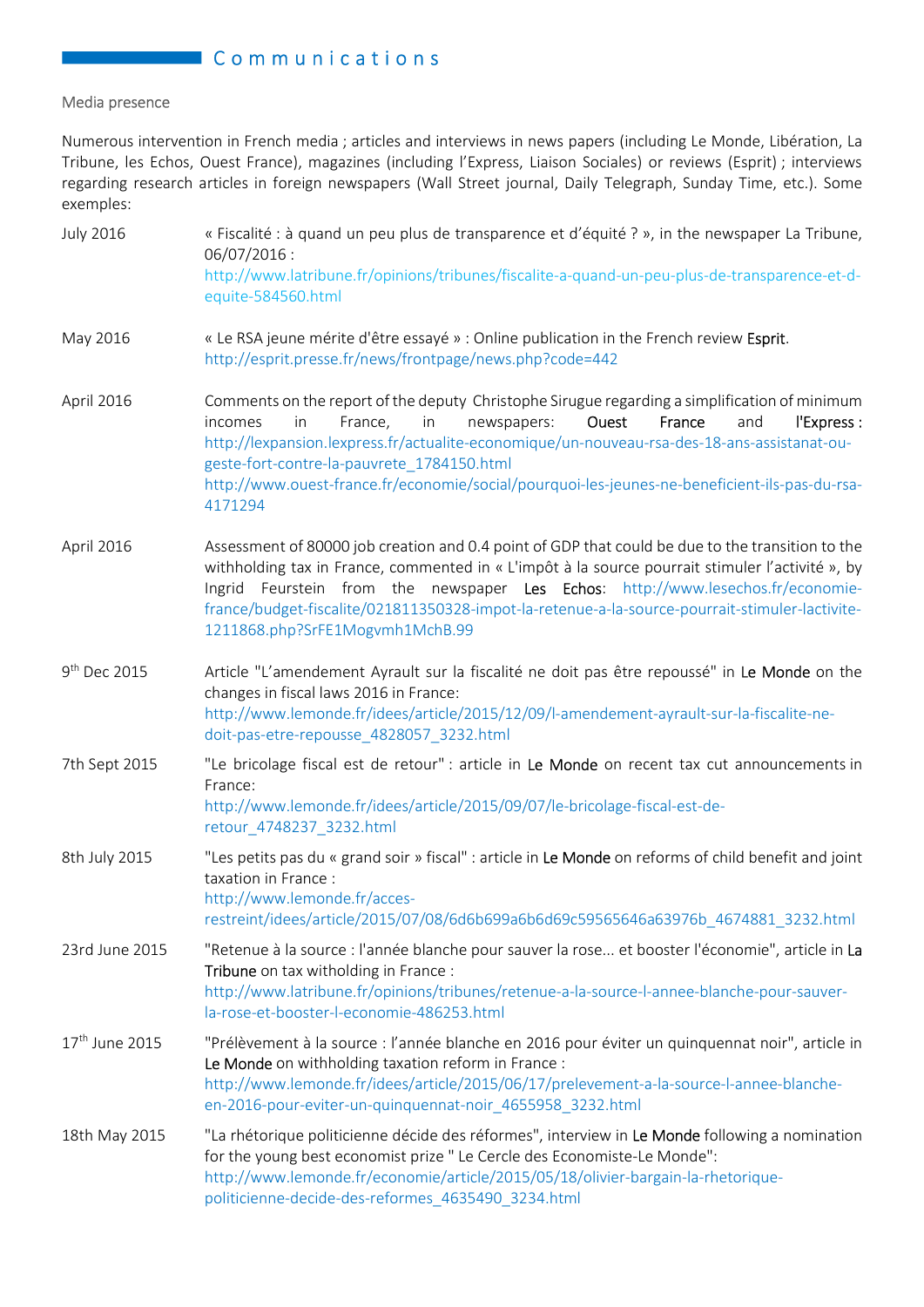| 18 <sup>th</sup> March 2015 | "Pour un Smic et une prime d'activité propres aux jeunes", article in les Echos and interview in<br>the magazine Liaisons Sociales on how to adjust both minimum wage and minimum income with<br>age in order to stimulate youth employment:<br>http://www.lesechos.fr/idees-debats/cercle/cercle-127948-pour-un-smic-jeune-compense-par-<br>une-prime-dactivite-jeune-1103214.php |
|-----------------------------|------------------------------------------------------------------------------------------------------------------------------------------------------------------------------------------------------------------------------------------------------------------------------------------------------------------------------------------------------------------------------------|
| 10 <sup>th</sup> March 2015 | "La Prime d'activité, entre espoir et regrets" ("French in-work benefits: between hopes and<br>regrets"), article in Le Monde on recent reform announcements regarding in-work transfers:<br>http://www.lemonde.fr/idees/article/2015/03/10/la-prime-d-activite-entre-espoirs-et-<br>regrets_4590697_3232.html                                                                     |
| 2 <sup>nd</sup> April 2013  | Interview in Libération, following a Sciences Po-Libération workshop on "Happiness and Trust":<br>http://www.liberation.fr/evenements-libe/2013/04/02/nous-avons-mis-en-evidence-l-effet-<br>positif-que-peut-avoir-l-impot-sur-le-bonheur_893008                                                                                                                                  |
| 25th Feb 2013               | "L'impôt rend-il heureux?" (Tax makes you happy?), an article in Le Monde about a study<br>conducted with IZA colleagues on German taxation and well-being:<br>http://www.lemonde.fr/economie/article/2013/02/25/etre-taxes-nous-rend-<br>heureux_1838216_3234.html                                                                                                                |
| 19th Dec 2012               | "People Who Pay More Taxes Are Happier, Research Suggests", in: Wall Street Journal, with<br>reference to IZA DP No. 6999, "Happy Taxpayers? Income Taxation and Well-Being" and interview<br>of IZA colleague                                                                                                                                                                     |
| 27 <sup>th</sup> Sept 2012  | "Le RSA ne décourage pas les jeunes de travailler" ("French social assistance does not discourage<br>the youth to work"), article in Le Monde by Jean-Baptiste Chastand about my INSEE study with A.<br>Vicard on the disincentive effect of social transfers in France                                                                                                            |
| 14th Nov 2012               | "When divorce is looming, women work for longer", Daily Telegraph, p.13, by Rosa Silverman,<br>and "Women work more as risk of divorce gets higher", Daily Mail, p.33, by Emine Simnaz, on our<br>results regarding the effect of divorce on female labor supply in Ireland                                                                                                        |
| 20 <sup>th</sup> June 2010  | "Divorce gives women more work", front page of Sunday Time, by Eithne Shortall, also about our<br>study on divorce and female labor supply in Ireland                                                                                                                                                                                                                              |
| $1st$ June 2002             | "Deux économistes jugent la réforme de l'impôt inévitablement inéquitable" ("Two economists<br>judge the income tax reform necessarily unfair"): article by V. Malingre in Le Monde about my<br>study with F. Bourguignon on distributional consequences of candidate Chirac's tax reform<br>promises.                                                                             |

## Refereed conference presentations

(70) American Economic Association and ASSA meeting, Chicago, 5-8<sup>th</sup> Jan. 2016; (69) LACEA conference, Medellin, 10-12 Oct. 2016; (68) Journées d'Economie de Lyon (JECO), 8-9 Oct. 2016; (67) Human Development and Capability Association (HDCA), Tokyo, Sept. 2-5, 2016; (66) GENDER conference (grape.org.pl/events/GenderGaps/), Warsaw, July 1-2, 2016; (65) Conference of the American Association of Wine Economists, Bordeaux, 23-25th June 2016; (64) GRETHA Development conference, University of Bordeaux, France, June 2016; (63) Interdisciplinary Challenges of Wellbeing Research: Definitions and Methods, 28 jan. 2016; (62) Italian Development Economists Association (SITES), September 2015, Florence; (61) GRETHA Development conference, University of Bordeaux, France, June 2014 ; (60) IAE conference, Jordan, 10-14 June 2014; (59) Conference on "Recent advances in time use", Paris 1 (organizer: D. Hamermesh and E. Stancanelli), 23rd May 2014; (58) Advances in Family Economics and Applications to Developing Countries, EconomiX, University Paris 10 (organizer: E. Badaoui), December 12-13, 2013, Paris; (57) PoRESP Conference: Poverty and the Family, organized by CORE, IRES and ULB (organizer : F. Maniquet, 5-6 December 2013, Brussels; (56) Economics of Taxation workshop (organizers: E. Lehmann, E. Taugourdeau and R. Boadway), ENS Cachan-CREST, France, 1-2nd July 2013; (55) LAGV conference, Aix, France, 27-29th June 2013; (54) French Economic Conference (AFSE), Aix, France, 24-26th June 2013; (53) Economics of Taxation workshop (organizer: E. Jongen), CPB, The Hague, 25-26th May 2013; (52) IZA-WorldBank-OECD conference on Social Assistance, OECD, Paris, May 21-22, 2013; (51) Development conference, University of Bordeaux, France, 13-15 June 2012; (50) National Tax Association conference, New Orleans, 17-19 Nov. 2011; (49) Conference in honour of G. Becker, Paris, 6-8 October 2011; (48) 67th Congress of the International Institute of Public Finance (IIPF), Ann Arbor, August 2011 (presentation by coauthors); (47) New development in Welfare Economics, OECD, France, July 2011 (presentation by coauthors); (46) "Shocks in Developing countries", DIAL, University Dauphine, Paris, June 30 2011; (45) IZA-World Bank conference on Employment and Development, Mexico, 30-31 May 2011; (44) National Tax Association conference, Chicago, 18-20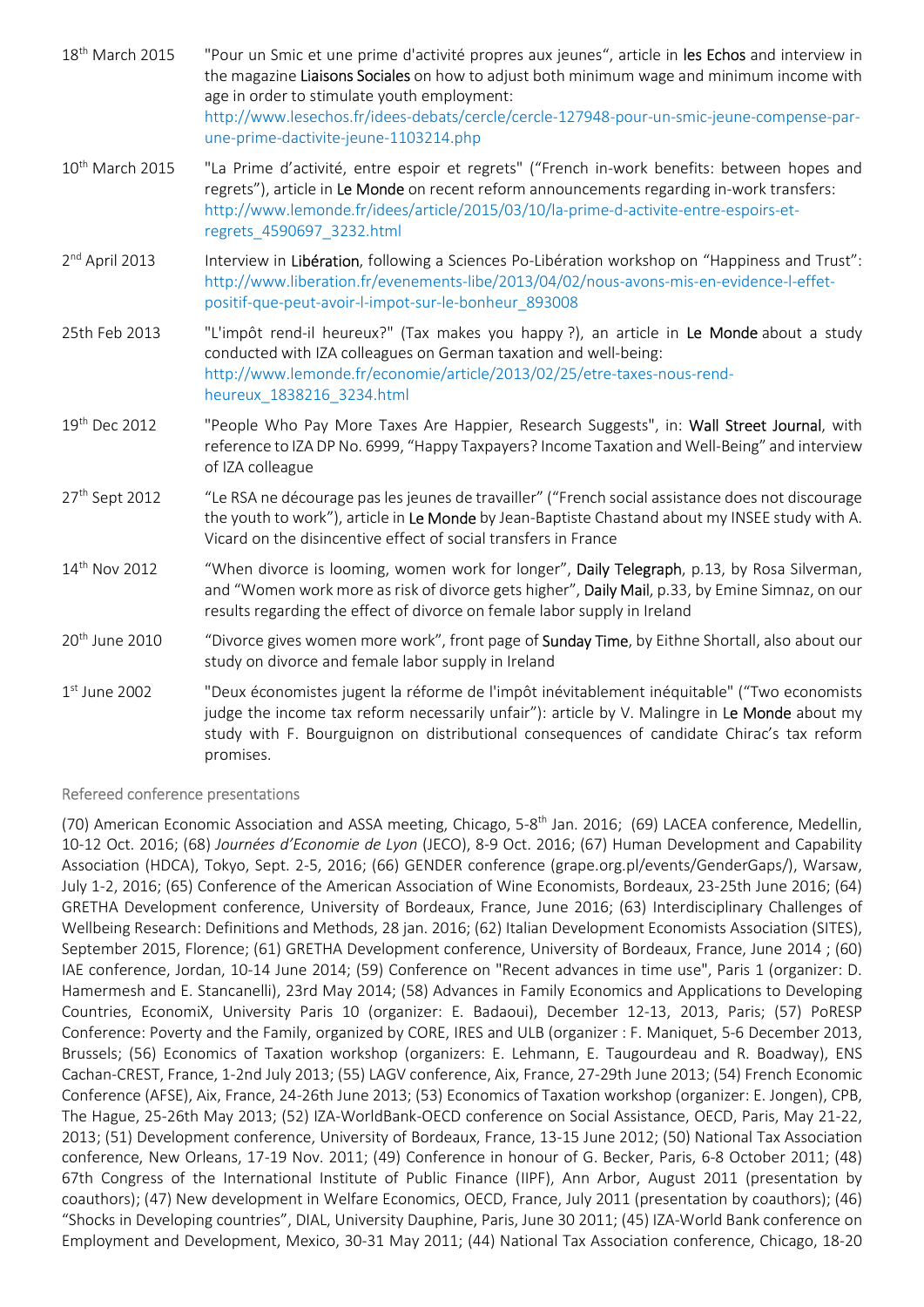Nov. 2010; (43) ZEW workshop "Tax Policy", Mannheim, October 2010; (42) 2nd CIER/IZA Annual Workshop: Research in Labor Economics, Bonn, 7-9 October 2010; (41) 66th Congress of the International Institute of Public Finance (IIPF), Uppsala, 23-25 August 2010; (40) Conference in Memorandum of Etta Chiuri, Bari, 1-3 July 2010; (39) IZA-OECD workshop on the redistributive effect of the crisis, Paris, 8-9 Feb. 2010; (38) IARIW conference, Kathmandu , 25-26 Sept.; (37) ESPE conference, Sevilla, 10-13<sup>th</sup> June 2009; (36) Conference on Development and Institution, CEDI, Brunel business school, 4-5 June, London; (35) IZA-World Bank conference on Employment and Development, Bonn, 4-5 May 2009; (34) Irish Economic Association meeting (IEA), 25-26 April 2009, Cork; (33) IRISS workshop, 24<sup>th</sup> Oct 2008, CEPS-INSTEAD, Luxembourg; (32) Conference of the French Economic Society (AFSE), Paris, 18th Sept. 2008; (31) Irish Economic Association meeting (IEA), 25-26 April 2008, Westport; (30) IARIW conference, Beijing, 19-22 September 2007; (29) UNU-WIDER conference, Helsinki, 7-8 September 2007; (28) IZA-World Bank conference on Employment and Development, Bonn, 8-9 June 2007; (27) Royal Economic Society, Warwick (RES), 12-13 April 2007 (26) Irish Economic Association meeting (IEA), 28-29 April 2007, Ireland; (25) 18<sup>th</sup> Annual EALE Conference, CEGEI, Prague, 21-23<sup>rd</sup> September 2002; (24) 62th Congress of the International Institute of Public Finance (IIPF), Cyprus, 27-31 August 2006; (23) Public Economic Theory conference (PET), Hanoi, 31<sup>st</sup> July to 3<sup>rd</sup> August 2006; (22) WPEG conference, university of Kent, 10-12<sup>th</sup> July 2006; (21) 20th ESPE conference, Verona, 22-24<sup>th</sup> June 2006; (20) Irish Economic Association meeting (IEA), 29-30 April 2006, Ireland; (19) Presentation at the workshop "Discrete Choice Labour Supply Models", Galway, 8th-9th December 2005; (18) 20<sup>th</sup> Annual Congress of the EEA, Amsterdam, 26th August 2005; (17) 9th World Congress of the Econometric Society, UCL London, 24th August 2005; (16) 1<sup>st</sup> meeting of the Society for the Study of Economic Inequality (ECINEQ), Palma de Mallorca, July 20-22, 2005; (15) Public Economic Theory (PET) conference and `Journées d'Economie Publique L.A. Gerard-Varet', GREQAM, Marseille, 16-18<sup>th</sup> June 2005; (14) 19th ESPE conference, Paris, 16-18<sup>th</sup> June 2005; (13) Accepted paper for the 17th EALE Conference, San Fransisco [no presentation]; (12) `22<sup>ème</sup> Journées de Microéconomie Appliquée', Hammamet, 26-27<sup>th</sup> May 2005; (11) Invited presentation at the conference "Changing Social Policies for Low-Income Families and Less-Skilled Workers in the EU and the US", National Poverty Center and the European Union Center, University of Michigan, April 8; (10) Accepted paper for the Royal Economic Society, Nottingham, 21-23 March 2005 [no presentation]; (9) 'The Rationale of Parenthood Choices' conference of the Applied Econometrics Association, Pau, 4-5 Feb. 2005; (8) XII Encuentro de Economía Pública, Palma de Mallorca, February 3-4, 2005; (7) `Journées CIRPEE', Montreal, 15-16th October 2004; (6) Invited presentation at CESifo Summer Institute ('Taxation and the Family' session), Venice, 25-26<sup>th</sup> July 2003; (5) `Journées d'Economie Publique L.A. Gerard-Varet', GREQAM, Marseille, 16-17th May 2003; (4) `Journées CIRPEE', Montreal, 23<sup>rd</sup> November 2002l (3) 14<sup>th</sup> Annual EALE Conference, Sorbonne, Paris, 19-22<sup>nd</sup> September 2002; (2) 17<sup>th</sup> Annual Congress of the EEA and 57<sup>th</sup> ESEM, Venice, 22-28<sup>th</sup> August 2002; (1) `19<sup>ème</sup> Journées de Microéconomie Appliquée', Rennes and StMalo, 6-7<sup>th</sup> June 2002.

## Invited seminar (or small workshop) presentations

(50) Free University of Brussels, 25<sup>th</sup> April, 2016; (49) Barcelona GSE summer Forum, workshop on Migration, 8-9 June, 2016; (48) Montpellier (LAMETA), 22 Jan., 2016; (47) ISER, Essex University, Oct. 12, 2015; (46) Paris I Sorbonne, April 2, 2015 ; (45) Université Louvain la Neuve, CORE workshop on well-being measurement, march 2015 (org: François Maniquet) ; (44) University of Montpellier, 20th March 2014; (LAMETA); (43) University of Lille 1, 18th March 2014; (42) University of Cergy-Pontoise (THEMA), 13th March 2013; (41) University of Nantes, 6th of Feb. 2014; (40) Political Economy Seminar, Paris School of Economics, 27th November, 2013; (39) DIAL, Paris, 26th september 2013; (38) Universitad de Chile, Santiago de Chile, 17<sup>th</sup> April 2012; (37) DEFI, Aix-en-Provence, 12<sup>th</sup> Jan. 2012; (36) GREQAM, Marseille, 12<sup>th</sup> Jan. 2012; (35) University La Sapienza, Rome, May 26<sup>th</sup>, 2011; (34) RWI, seminar, Essen, 29 Nov. 2010; (33)  $4<sup>th</sup>$  November, seminar, 2010, CEPS-INSTEAD, Luxembourg; (32) IZA,  $18<sup>th</sup>$  Oct. 2010, brownbag seminar; (31) IZA, 11<sup>th</sup> March 2010, brownbag seminar; (30) U. of Leuven, 15<sup>th</sup> October 2009; (29) U. of Verona, 22th June 2009; (28) CEPS-INSTEAD, 14<sup>th</sup> May. 2009, Luxembourg; (27) Internal seminar IZA, Bonn, 7<sup>th</sup> May 2009; (26) Internal seminar IZA, Bonn, 28<sup>th</sup> Nov. 2008; (25) BETA, Strasbourg, 27<sup>th</sup> Oct. 2008; (24) CREST, 9<sup>th</sup> Oct. 2008; (23) Economic theory seminar, University of Toulouse, 7th Oct. 2008; (22) IZA, 11th Sept. 2008; (21) ESRI, Dublin, 17th April 2008; (20) Free University of Berlin, 7<sup>th</sup> November 2007; (19) Warsaw University, 26<sup>th</sup> October 2007; (18) Invited seminar presentation, U. of Verona, 10<sup>th</sup> June 2007; (17) Geary Institute 15 May, 2007; (16) University Paris I, Pantheon-Sorbonne, 12<sup>th</sup> March 2007; (15) University of Bilbao,  $19^{th}$  Jan. 2007; (14) University of Tilburg,  $27^{th}$  Sept. 2006; (13) University of Leuven, 29<sup>th</sup> May 2006; (12) University of Maynooth, Ireland,  $17^{th}$  February 2006; (11) University College Dublin,  $10^{th}$  October 2005; (10) IFS, London, 21<sup>st</sup> February 2005; (9) DIW, Berlin, 27<sup>th</sup> January 2005; (8) University of Turin, 2<sup>nd</sup> December 2004; (7) Laval university, January 2004; (6) Sherbrook university, January 2004; (5) IZA, January 2004; (4) Free University of Brussels, January 2004; (3) Royal Holloway University of London, 1<sup>st</sup> October 2003; (2) Laval University, 27<sup>th</sup> March 2003; (1) UQAM, 26<sup>th</sup> March 2003.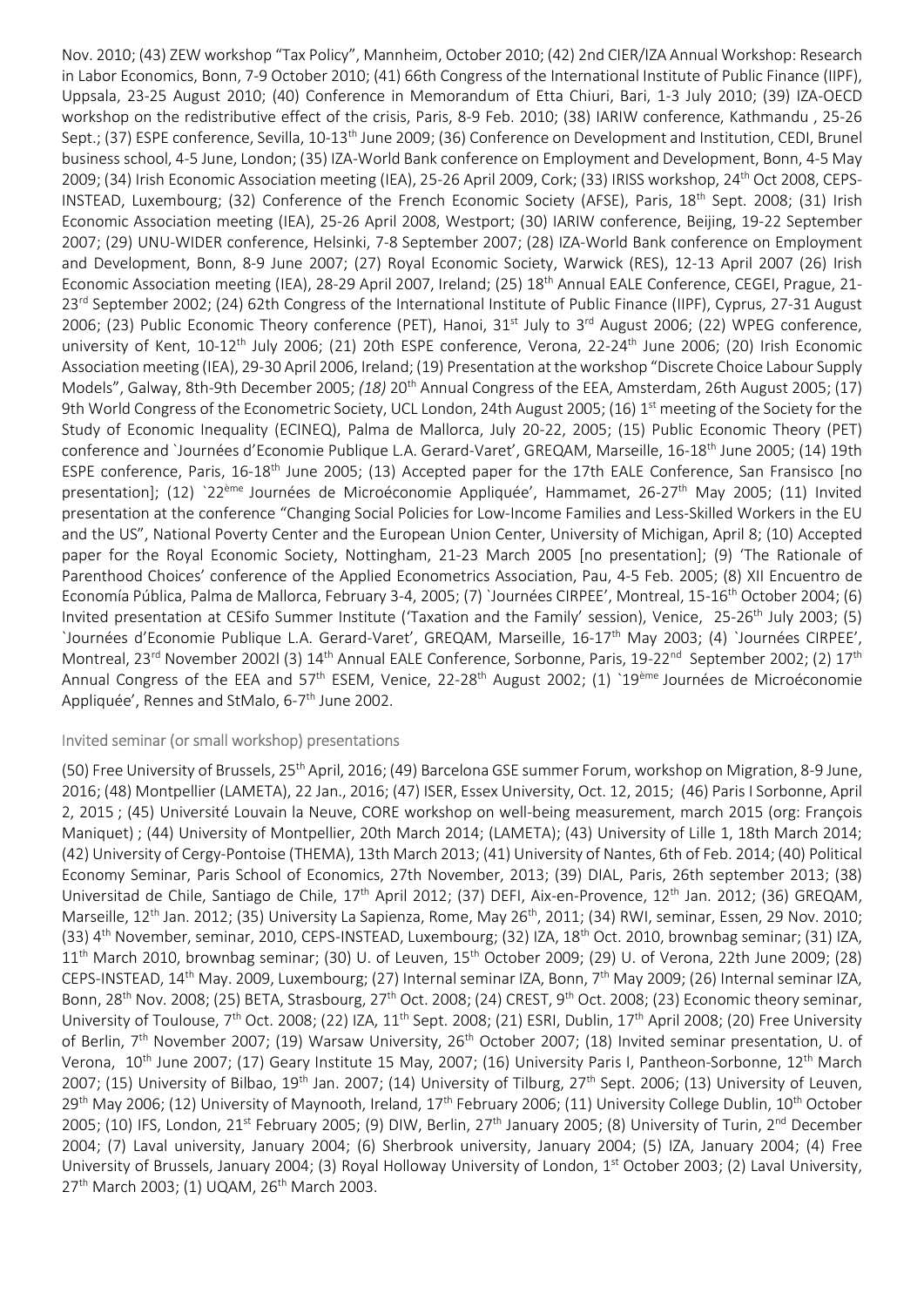## Keynote lectures and other communications

(30) Keynote at EUROMOD 20<sup>th</sup> Anniversary, September 2016, ISER, University of Essex; (29) Keynote at the "International Microsimulation Association" Conference, September 2015, LISER, Luxembourg; (28) Keynote at the conference "Making Work Pay: the case of Western Balkan countries", Belgrade University, 5th September 2013; (27) Invited roundtable, Banque de France-AMSE workshop on Labor Markets, November 2012, Marseille; (26) Keynote at the EUROMOD conference, Bucharest, 11-12th October 2012; (25) Invited training on "Make Work Pay" policy, DG Employment, Brussels, 29<sup>th</sup> Feb. 2012; (24) Organizer at IZA workshop on labor supply and taxation; (23) attendance at IZA workshop on Welfare and Happiness, Bonn, 20-21 October 2011; (22) invited presentation at RSA committee, Paris, 28<sup>th</sup> Sept. 2011; (21) invited attendance at the workshop on family economics, June 1-2 2009, IFS, London; (20) Invited presentation at a family economics workshop, University of Verona, 16<sup>th</sup> May 2008; (19) Invited presentation on 'taxation and the low-paid in Ireland', roundtable on tax reform and poverty in preparation of the work of the Commission on taxation, Dublin, 12th May, 2008; (18) Invited presentation at the workshop on public sector pay, Office of Manpower Economics, London, 14<sup>th</sup> September 2007; (17) Invited presentation at the Workshop in Applied Microeconomics, U. of St Andrews, 12-13 September 2007; (16) COST meeting, St Gallen, 10-11 May 2007; (15) Invited presentation at University of Verona, 11<sup>th</sup> June 2007; (14) Seminar at Paris 1 Sorbonne, workshop on collective model (C. Sofer); (13) Presentation on the Polish tax-benefit system, Praxis center, Tallinn, Estonia, 24<sup>th</sup> March 2006; (12) German Science Foundation conference, Bonn, 6<sup>th</sup> October 2005; (11) Invited discussant of the session Labor Markets (chairman: J. Pisani-Ferry) at French Economic Society (AFSE), 15<sup>th</sup> September 2005; (10) IZA/SOLE Transatlantic Meeting, Buch Ammersee, 30th June-1st July 2005; (9) Meeting of the Social Situation Observatory, Tarki, Budapest, 18<sup>th</sup> April 2005; (8) Conference of the Global Development Network, Dakar, 23-26<sup>th</sup> January 2005; workshop on Labor Market Policies; (7) Invited discussant at the IZA Prize Conference "Frontiers in Labor Economics", Berlin, 24th October 2004; (6) Invited presentation at the European Commission, DG Research, Brussels, 27<sup>th</sup> September 2004, on the Micro Analysis of the European Social Agenda; (5) Invited presentation at the workshop on the Economics of the Family (Ekert-Jaffé organizer), INED, Paris, December 2003; (4) Invited presentation at the workshop on the Economics of the Family (Browning, Chiappori and Weiss organizers), Centre for Applied Microeconometrics, University of Copenhagen, 25-26<sup>th</sup> August 2003; (3) Invited expert for a debate on French tax-credit at OFCE ("Table ronde sur la Prime pour l'emploi"), Paris, 16<sup>th</sup> June 2003; (2) Presentation at the conference on the French experience of tax-benefit microsimulation, CNAF, Paris, 17<sup>th</sup> October 2002; (1) Summer school of the Universitat de les Illes Balears, June 2001.

# Teaching & Supervision

PhD supervision (date of jury for those who graduated)

| 2016-17    | Jordan Loper (PhD student at Aix-Marseille University): "Essays on migration and power in the<br>household, with application to Indonesia" (co-supervision with Roberta Ziparo, follow up by<br>Christian Schluter after I moved to Bordeaux) |
|------------|-----------------------------------------------------------------------------------------------------------------------------------------------------------------------------------------------------------------------------------------------|
| 2015-19    | Laila AitBihiOuali (PhD student at Aix-Marseille University): "Essays on labor market flexicurity"                                                                                                                                            |
| 2014-18    | Audrey Etienne (PhD student at Aix-Marseille University): "Cooperatives and other essays on<br>public versus private wage setting"                                                                                                            |
| $2014 - ?$ | Adrien Pacifico (PhD student at Aix-Marseille University): "Essays on tax optimality and<br>frequency" (co-supervision with Alain Trannoy)                                                                                                    |
| 2014       | Jinan Zeidan (PhD from Aix-Marseille University, June 2014): "Essays on subjective well-being in<br>developing countries" (now post-doc at McGill University, Canada)                                                                         |
| 2013       | Claire Keane (PhD from University College Dublin, Sept. 2012): "Taxation and the Irish labour<br>market" (now researcher at the ESRI, Dublin)                                                                                                 |
| 2012       | Karina Doorley (PhD from University College Dublin, May 2012): "Three essays on employment<br>and fiscal policy" (now researcher at IZA, Bonn).                                                                                               |
| 2011       | Prudence Kwenda (PhD from University College Dublin, May 2011): "Three essays on inequality<br>and poverty in developing countries" (now lecturer at the University of South Africa)                                                          |
| 2011-12    | In collaboration with Andreas Peichl, informal supervision of a team of PhD students at IZA:<br>Mathias Dolls (now researcher at ZEW, Mannheim), Dirk Neumann (now post-doc in Louvain),<br>Sebastian Siegloch (now researcher at IZA, Bonn). |
|            |                                                                                                                                                                                                                                               |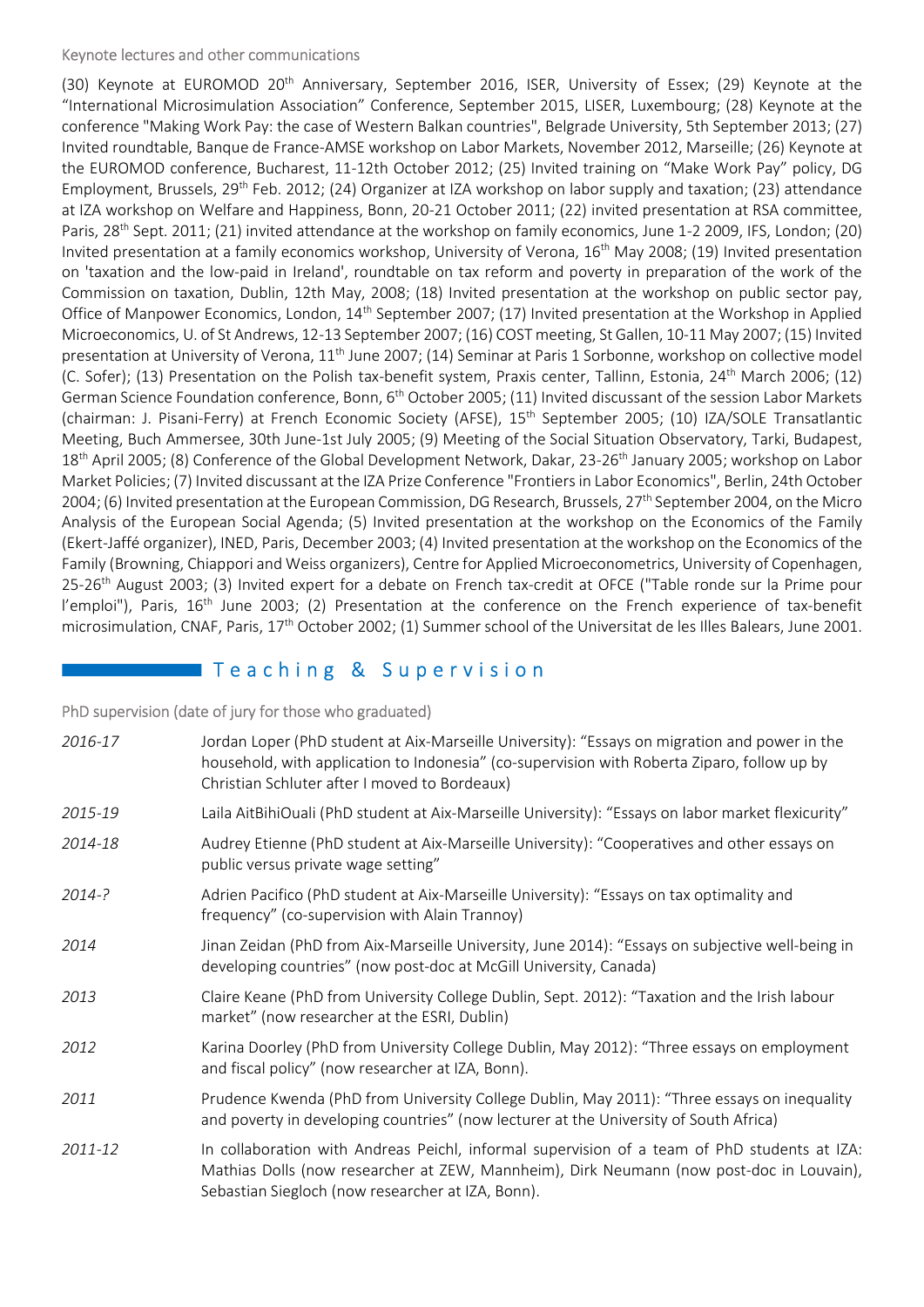## Referee at HDR jury (French degree for research supervision)

| Oct. 2016  | Isabelle Chort, Dauphine                                          |
|------------|-------------------------------------------------------------------|
| Dec. 2015  | Marie-Anne Valfort, Paris I Sorbonne                              |
| Oct. 2015  | Nicolas Hérault, Melbourne University, HDR at Bordeaux Université |
| Sept. 2015 | Mathieu Lefebvre, HDR at Strasbourg Université                    |

## Referee at PhD viva

| 2017 | Jérôme Valette, CERDI (supervisor : Simone Bertoli)                                               |
|------|---------------------------------------------------------------------------------------------------|
| 2017 | Brice Fabre, Paris School of Economics (supervisor: François Bourguignon)                         |
| 2017 | Alexander Wolf, Free University of Brussels (supervisor: Bram de Rock)                            |
| 2016 | Sylvain Chareyron, University Paris Est (supervisor: Yannick L'Horty and François Legendre)       |
| 2015 | Imen Hentati, University Cergy-Pontoise (supervisor: Olivier Donni and Adel Karaa)                |
| 2015 | Silvia Salazar, University Paris 1 Sorbonne (supervisor: François Gardes)                         |
| 2014 | Samia Badji, University Cergy-Pontoise (supervisor : Christelle Dumas, Olivier Donni)             |
| 2014 | Tugba Zeydanli, Paris School of Economics (supervisor: Jean-Marc Bonnisseau and Pedro<br>Vicente) |

## Regular university lectures

| 2015-16                                                             | Welfare Economics and the Political Economy of Redistribution (Master 2 AMSE), Policy<br>Evaluation (Master 1 AMSE), Experience in Evaluation (Master 1 Applied Eco)                                                                                                                                                                     |
|---------------------------------------------------------------------|------------------------------------------------------------------------------------------------------------------------------------------------------------------------------------------------------------------------------------------------------------------------------------------------------------------------------------------|
| 2014-15                                                             | Welfare Economics and the Political Economy of Redistribution (Master 2 AMSE), Econometric<br>of the Labor market (Master 2 AMSE), Topics in Economics (1 <sup>st</sup> year), Microeconometrics of<br>Development (Master 2 AMSE), Policy Evaluation (Master 1 AMSE), Experience in Evaluation<br>(Master 1 Applied Eco), Aix-Marseille |
| 2012-15                                                             | Microeconometrics of Development (Master 2 AMSE, 24h), Policy Evaluation (Master 1 AMSE,<br>24h), Methods in Public Policy Evaluation (3rd year, Licence AES, 24h), Aix-Marseille                                                                                                                                                        |
| 2011-12                                                             | Microeconomics ( $2^{nd}$ year, 48h), Quants ( $3^{rd}$ year, 24h), Topics in Economics ( $1^{st}$ year, 24h), Aix-<br>Marseille                                                                                                                                                                                                         |
| 2010-11                                                             | Labour economics (2 <sup>nd</sup> year), Public economics (3 <sup>rd</sup> year), Development economics (MA), UCD                                                                                                                                                                                                                        |
| $\mathbf{a} \mathbf{a} \mathbf{a} \mathbf{a} \mathbf{a} \mathbf{a}$ |                                                                                                                                                                                                                                                                                                                                          |

- 2006-09 Economics of human behaviour ( $3^{rd}$  year), Public economics ( $3^{rd}$  year), Development economics (MA), UCD
- 2006-07 Advanced microeconomic (PhD), UCD

Occasional lectures

| Dec. 2011        | Training on "Family Economics", CEPS-INSTEAD, Luxembourg                                                                                                    |
|------------------|-------------------------------------------------------------------------------------------------------------------------------------------------------------|
| Dec. 2010        | Training on "Applied Optimal Taxation", CEPS-INSTEAD, Luxembourg                                                                                            |
| Nov. 2008,09     | Applied Public Economics (MA/PhD), University of Bonn                                                                                                       |
| Dec. 2007        | Family economics, Geary Institute                                                                                                                           |
| Oct. 2007        | Household modelling (MA), Warsaw university                                                                                                                 |
| 2006             | Labour Economics (PhD), AERC, Nairobi.                                                                                                                      |
| 2003-4           | Family Economics (BA), ENSAE, Paris                                                                                                                         |
| 2001-2           | Economic policy (international students), ESCP-EAP, Paris.                                                                                                  |
| <b>Tutorials</b> |                                                                                                                                                             |
| 2002-04          | Econometrics, Macro- and Microeconomics ( $3rd$ year and MA), University of Cergy-Pontoise                                                                  |
| 2000-01          | Firm theory (3 <sup>rd</sup> year), University Paris II (Panthéon-Assas); Macroeconomics (1 <sup>st</sup> year),<br>University Paris I (Panthéon-Sorbonne). |

# Research funding